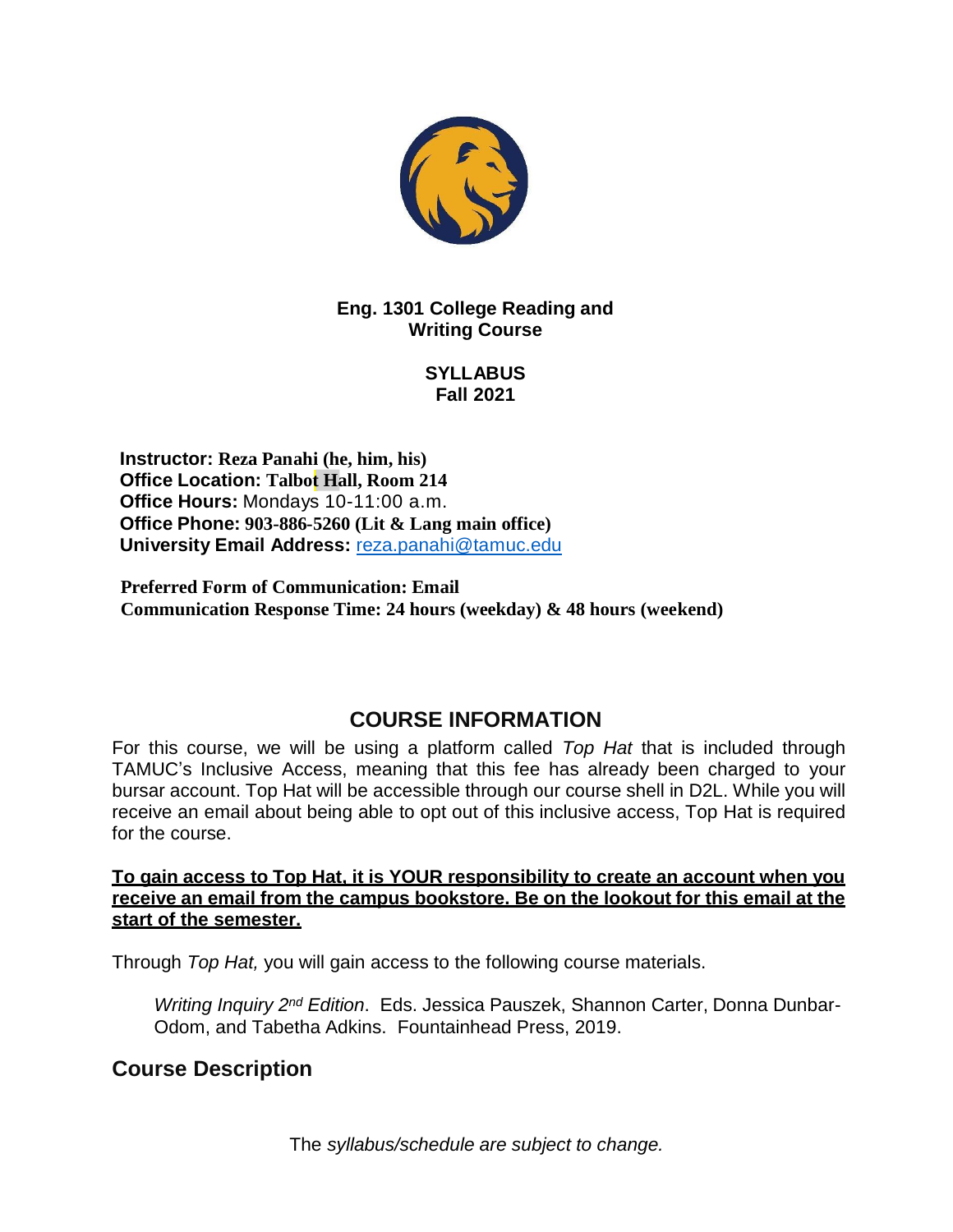#### **ENG 1302 - GLB/US-Written Argument/Research Hours: 3**

This course provides students with advanced training in communication skills emphasizing the writing and reading of argumentative prose and adapting writing to alternate audiences. Students will write weekly, including such texts as journals, reading responses, summaries of argumentative texts, argumentative papers, and longer papers integrating secondary research. Activities include close reading of sample texts, both student and professional. Some sections will emphasize special topics in both reading and writing. Prerequisites: Grade of C or better in English 1301 or advanced placement or CLEP.

### **Student Learning Outcomes**

- 1. Students will be able to analyze, evaluate, or solve problems when given a set of circumstances, data, texts, or art.
- 2. In written, oral, and/or visual communication, A&M-Commerce students will communicate in a manner appropriate to audience and occasion, with an evident message and organizational structure.
- 3. Students will be able to work together toward a shared purpose relevant to the course or discipline with a sense of shared responsibility for meeting that purpose.
- 4. Students will understand and practice academic honesty.
- 5. Students will be able to view themselves as engaged citizens within an interconnected and diverse world.

#### **Minimal Technical Skills Needed**

You will need:

- Flash drive or other means (dropbox.com account, for example) of storing digital versions of the essays and other written material you generate (always, always keep a backup of everything you turn in!)
- A valid, working email address that you check often (everyday). I will email the class through D2L, so be sure that that email is the one you check.
- Regular internet access
- Access to a computer with a word processing program and a printer (assignments must be typed uploaded through D2L in a doc or docx file)

### **Instructional Methods**

This is a "B" Blended section, meaning we will have some f2f class time and some online course time. Because of the pandemic, we are only allowed to have so many students in the course at once. You will be given a group, and I will designate which days your group will come to class f2f. When your group is NOT f2f, you are expected to do the work remotely via Top Hat and D2L.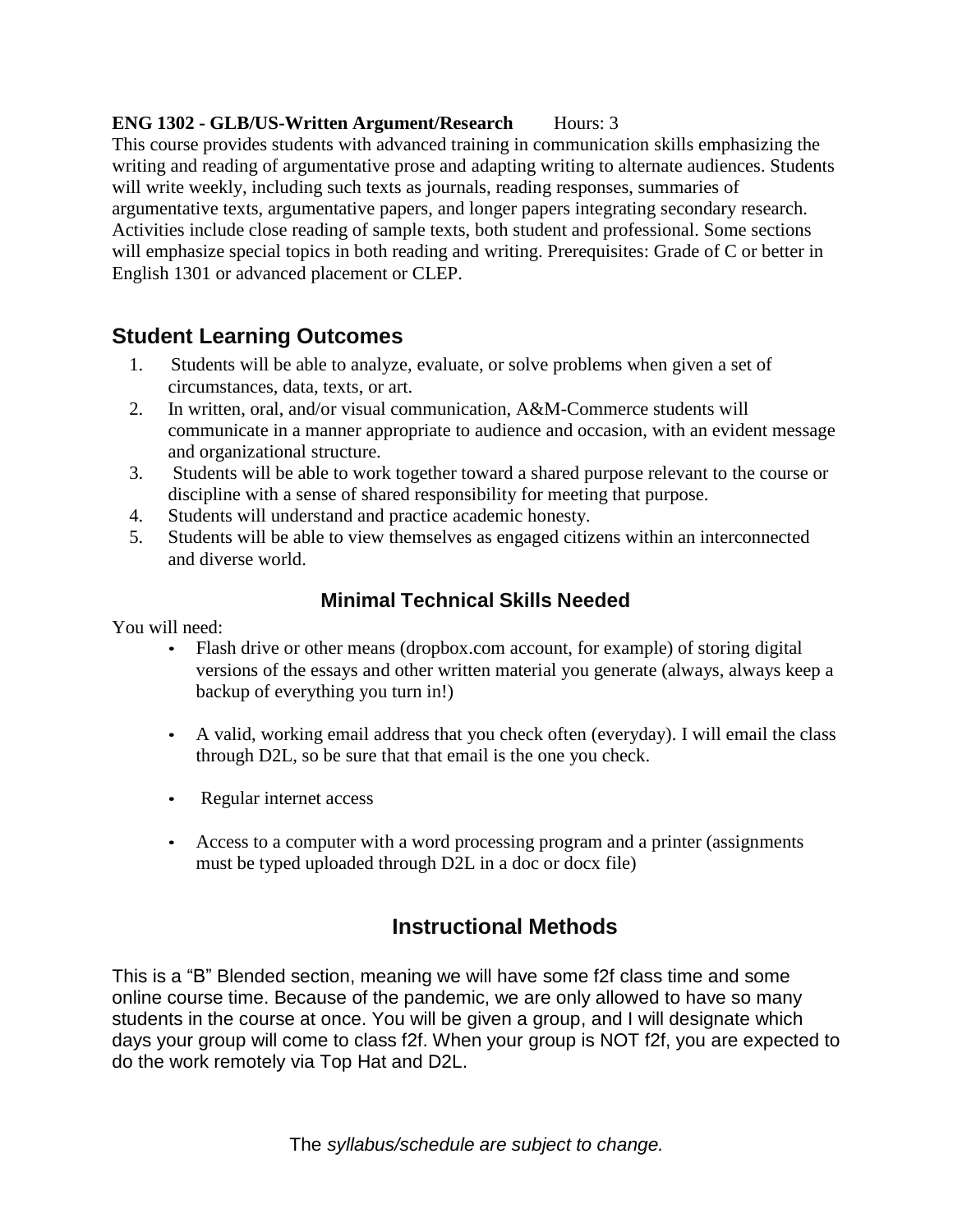### **Student Responsibilities or Tips for Success in the Course** It is

expected that you will participate in Top Hat every week, usually on multiple occasions. Students in "B" blended courses are expected to be in class OR complete their work remotely in the allotted timeframe. All students should check their email daily and log into D2L at a minimum 2-3 times a week. To succeed in this course, you should also complete all the required reading and activities in Top Hat.

### **GRADING**

Final grades in this course will be based on the following scale:

 $A = 90\% - 100\%$  $B = 80\% - 89\%$  $C = 70\% - 79\%$  $D = 60\% - 69\%$ 

 $F = 59\%$  or Below

#### **Assessments**

| <b>Assignment Name</b>                              | <b>Percentage of Grade</b> |
|-----------------------------------------------------|----------------------------|
| Writing Assignment #1: Exploring Literacies         | 15%                        |
| Writing Assignment #2: Partner or Group             | 15%                        |
| Presentations                                       |                            |
| Writing Assignment #3: Research Proposal            | 15%                        |
| Writing Assignment #4: Taking Stock of Your         | 10%                        |
| Research (D2L Discussion Board)                     |                            |
| Writing Assignment #5: Final Reflective Project     | 10%                        |
| Top Hat Participation/ In-class writing/ Discussion | 35%                        |
| Board Posts and Responses to Classmates/ Reading    |                            |
| Responses/Homework/Other Participation              |                            |
|                                                     |                            |
| Final Exam: Ethnographic Presentation               | 10%                        |

# **TECHNOLOGY REQUIREMENTS**

#### **LMS**

All course sections offered by Texas A&M University-Commerce have a corresponding course shell in the my Leo Online Learning Management System (LMS). Below are technical requirements

LMS Requirements: <https://community.brightspace.com/s/article/Brightspace-Platform-Requirements>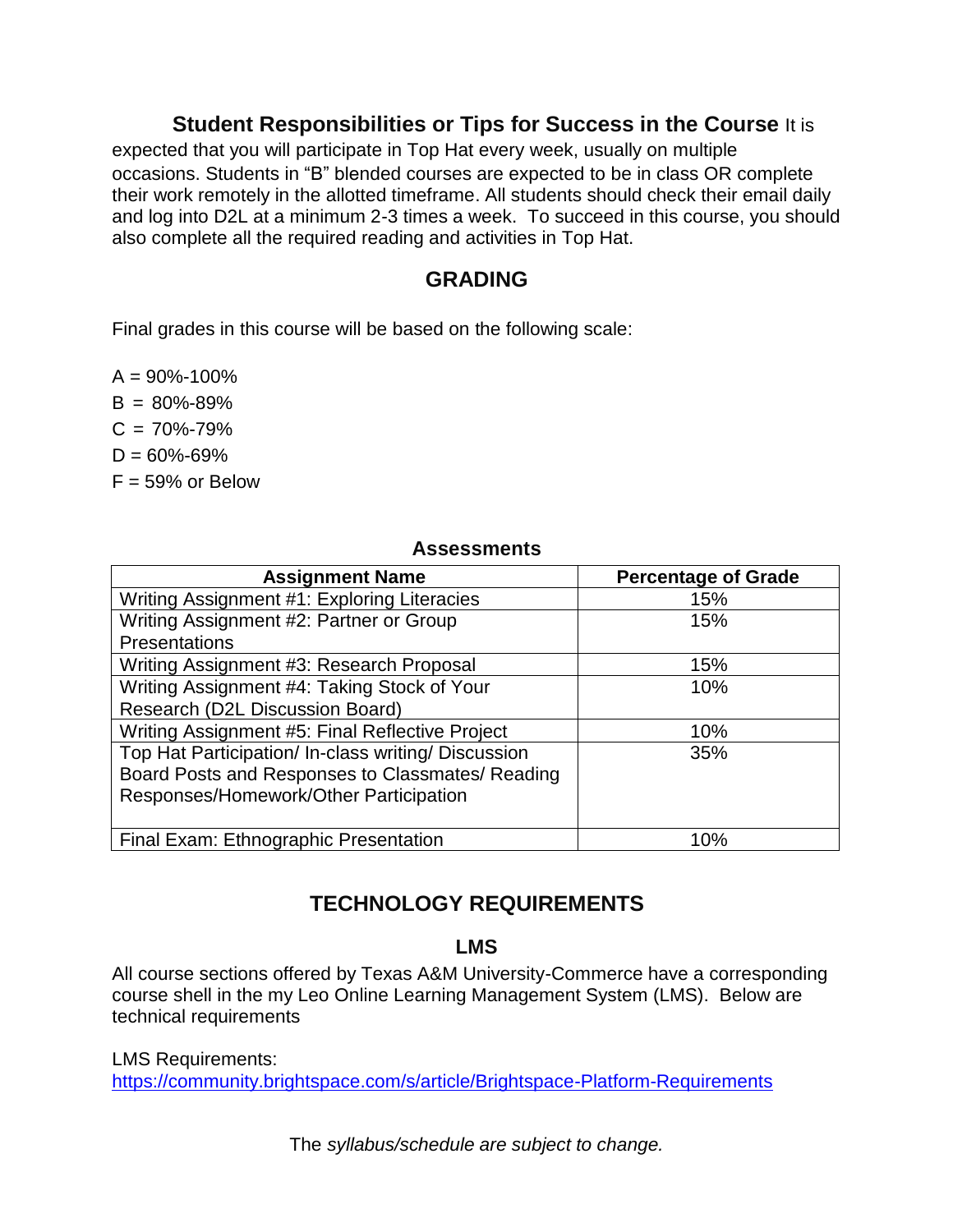LMS Browser Support:

[https://documentation.brightspace.com/EN/brightspace/requirements/all/browser\\_suppo](https://documentation.brightspace.com/EN/brightspace/requirements/all/browser_support.htm) [rt.htm](https://documentation.brightspace.com/EN/brightspace/requirements/all/browser_support.htm)

YouSeeU Virtual Classroom Requirements: [https://support.youseeu.com/hc/en-us/articles/115007031107-Basic-System-](https://support.youseeu.com/hc/en-us/articles/115007031107-Basic-System-Requirements)**[Requirements](https://support.youseeu.com/hc/en-us/articles/115007031107-Basic-System-Requirements)** 

# **ACCESS AND NAVIGATION**

You will need your campus-wide ID (CWID) and password to log into the course. If you do not know your CWID or have forgotten your password, contact the Center for IT Excellence (CITE) at 903.468.6000 or [helpdesk@tamuc.edu](mailto:helpdesk@tamuc.edu)**.**

**Note:** Personal computer and internet connection problems do not excuse the requirement to complete all course work in a timely and satisfactory manner. Each student needs to have a backup method to deal with these inevitable problems. These methods might include the availability of a backup PC at home or work, the temporary use of a computer at a friend's home, the local library, office service companies, Starbucks, a TAMUC campus open computer lab, etc.

# **COMMUNICATION AND SUPPORT**

If you have any questions or are having difficulties with the course material, please contact your Instructor.

### **Technical Support**

If you are having technical difficulty with any part of Brightspace, please contact Brightspace Technical Support at 1-877-325-7778. Other support options can be found here:

<https://community.brightspace.com/support/s/contactsupport>

### **Interaction with Instructor Statement**

I will respond to your emails within 48 hours on weekdays. If you do not hear from me in that time frame (and 72 hours on weekends), please contact again. Remember, email glitches sometimes. So, always email again if you do not hear a response.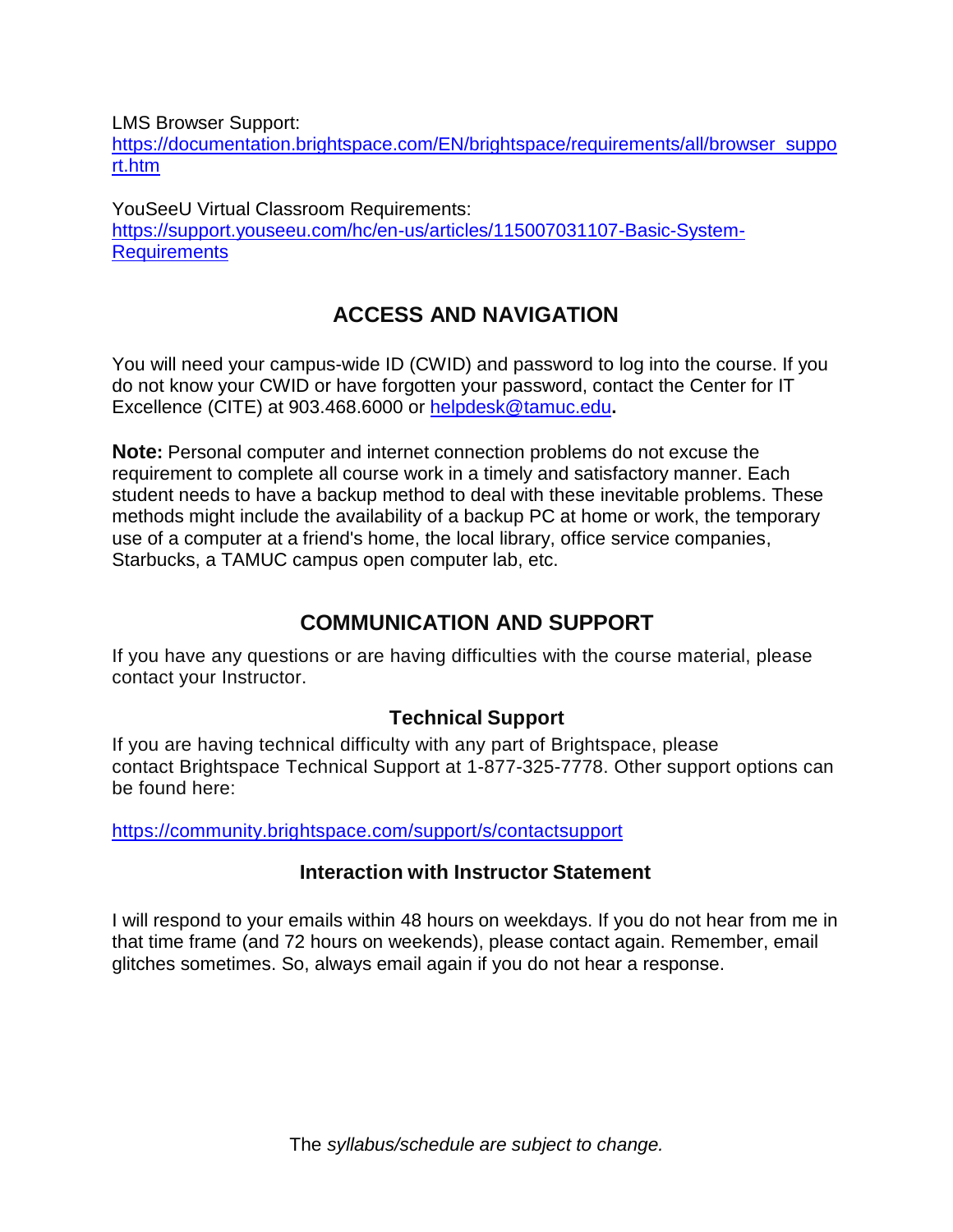# **COURSE AND UNIVERSITY PROCEDURES/POLICIES**

### **Course Specific Procedures/Policies**

Participation will be counted through your use of Top Hat. When you answer the Before and After Reading questions, you will gain participation points. If you miss a deadline, you must contact your instructor to ask for extra time to work in Top Hat. It is your responsibility to ask for this extra time. Consistent lateness may cause a deduction of participation points.

### **Syllabus Change Policy**

The syllabus is a guide. Circumstances and events, such as student progress, may make it necessary for the instructor to modify the syllabus during the semester. Any changes made to the syllabus will be announced in advance.

# **University Specific Procedures**

## **Student Conduct**

All students enrolled at the University shall follow the tenets of common decency and acceptable behavior conducive to a positive learning environment. The Code of Student Conduct is described in detail in the Student [Guidebook.](http://www.tamuc.edu/Admissions/oneStopShop/undergraduateAdmissions/studentGuidebook.aspx) [http://www.tamuc.edu/Admissions/oneStopShop/undergraduateAdmissions/studentGuidebook.as](http://www.tamuc.edu/Admissions/oneStopShop/undergraduateAdmissions/studentGuidebook.aspx) [px](http://www.tamuc.edu/Admissions/oneStopShop/undergraduateAdmissions/studentGuidebook.aspx)

Students should also consult the Rules of Netiquette for more information regarding how to interact with students in an online forum: <https://www.britannica.com/topic/netiquette>

### **TAMUC Attendance**

For more information about the attendance policy please visit the [Attendance](http://www.tamuc.edu/admissions/registrar/generalInformation/attendance.aspx) webpage and Procedure [13.99.99.R0.01.](http://www.tamuc.edu/aboutUs/policiesProceduresStandardsStatements/rulesProcedures/13students/academic/13.99.99.R0.01.pdf) <http://www.tamuc.edu/admissions/registrar/generalInformation/attendance.aspx>

[http://www.tamuc.edu/aboutUs/policiesProceduresStandardsStatements/rulesProcedur](http://www.tamuc.edu/aboutUs/policiesProceduresStandardsStatements/rulesProcedures/13students/academic/13.99.99.R0.01.pdf) [es/13students/academic/13.99.99.R0.01.pdf](http://www.tamuc.edu/aboutUs/policiesProceduresStandardsStatements/rulesProcedures/13students/academic/13.99.99.R0.01.pdf)

### **Academic Integrity**

Students at Texas A&M University-Commerce are expected to maintain high standards of integrity and honesty in all of their scholastic work. For more details and the definition of academic dishonesty see the following procedures:

Undergraduate [Academic Dishonesty](http://www.tamuc.edu/aboutUs/policiesProceduresStandardsStatements/rulesProcedures/13students/undergraduates/13.99.99.R0.03UndergraduateAcademicDishonesty.pdf) 13.99.99.R0.03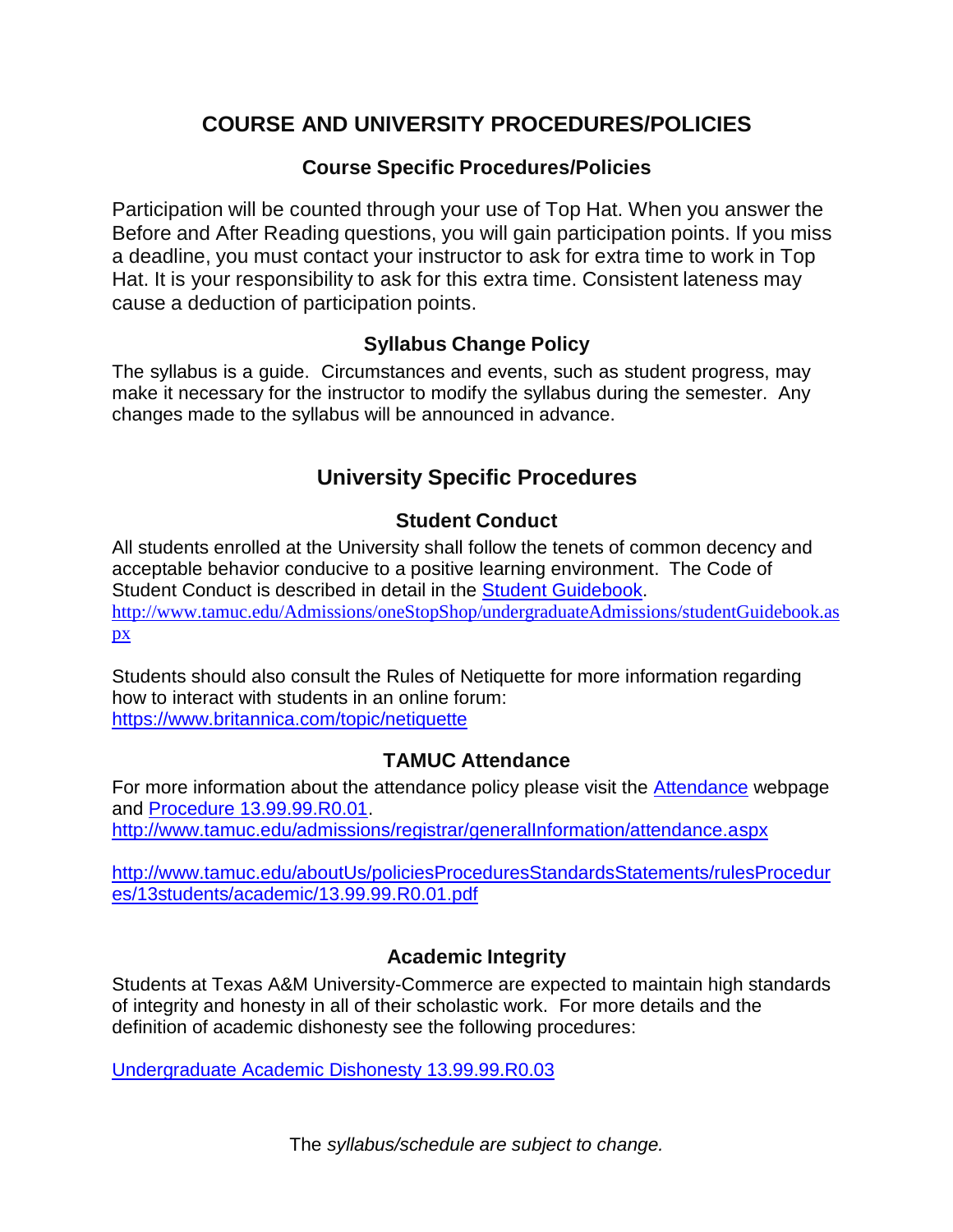[http://www.tamuc.edu/aboutUs/policiesProceduresStandardsStatements/rulesProcedur](http://www.tamuc.edu/aboutUs/policiesProceduresStandardsStatements/rulesProcedures/13students/undergraduates/13.99.99.R0.03UndergraduateAcademicDishonesty.pdf) [es/13students/undergraduates/13.99.99.R0.03UndergraduateAcademicDishonesty.pdf](http://www.tamuc.edu/aboutUs/policiesProceduresStandardsStatements/rulesProcedures/13students/undergraduates/13.99.99.R0.03UndergraduateAcademicDishonesty.pdf)

Graduate Student [Academic Dishonesty](http://www.tamuc.edu/aboutUs/policiesProceduresStandardsStatements/rulesProcedures/13students/graduate/13.99.99.R0.10GraduateStudentAcademicDishonesty.pdf) 13.99.99.R0.10

[http://www.tamuc.edu/aboutUs/policiesProceduresStandardsStatements/rulesProcedur](http://www.tamuc.edu/aboutUs/policiesProceduresStandardsStatements/rulesProcedures/13students/graduate/13.99.99.R0.10GraduateStudentAcademicDishonesty.pdf) [es/13students/graduate/13.99.99.R0.10GraduateStudentAcademicDishonesty.pdf](http://www.tamuc.edu/aboutUs/policiesProceduresStandardsStatements/rulesProcedures/13students/graduate/13.99.99.R0.10GraduateStudentAcademicDishonesty.pdf)

# **Students with Disabilities-- ADA Statement**

The Americans with Disabilities Act (ADA) is a federal anti-discrimination statute that provides comprehensive civil rights protection for persons with disabilities. Among other things, this legislation requires that all students with disabilities be guaranteed a learning environment that provides for reasonable accommodation of their disabilities. If you have a disability requiring an accommodation, please contact:

#### **Office of Student Disability Resources and Services**

Texas A&M University-Commerce Gee Library- Room 162 Phone (903) 886-5150 or (903) 886-5835 Fax (903) 468-8148 Email: [studentdisabilityservices@tamuc.edu](mailto:studentdisabilityservices@tamuc.edu) Website: Office of Student [Disability Resources and](http://www.tamuc.edu/campusLife/campusServices/studentDisabilityResourcesAndServices/) Services [http://www.tamuc.edu/campusLife/campusServices/studentDisabilityResourcesAndServ](http://www.tamuc.edu/campusLife/campusServices/studentDisabilityResourcesAndServices/) [ices/](http://www.tamuc.edu/campusLife/campusServices/studentDisabilityResourcesAndServices/)

### **Nondiscrimination Notice**

Texas A&M University-Commerce will comply in the classroom, and in online courses, with all federal and state laws prohibiting discrimination and related retaliation on the basis of race, color, religion, sex, national origin, disability, age, genetic information or veteran status. Further, an environment free from discrimination on the basis of sexual orientation, gender identity, or gender expression will be maintained.

# **Campus Concealed Carry Statement**

Texas Senate Bill - 11 (Government Code 411.2031, et al.) authorizes the carrying of a concealed handgun in Texas A&M University-Commerce buildings only by persons who have been issued and are in possession of a Texas License to Carry a Handgun. Qualified law enforcement officers or those who are otherwise authorized to carry a concealed handgun in the State of Texas are also permitted to do so. Pursuant to Penal Code (PC) 46.035 and A&M-Commerce Rule 34.06.02.R1, license holders may not carry a concealed handgun in restricted locations.

For a list of locations, please refer to the Carrying [Concealed](http://www.tamuc.edu/aboutUs/policiesProceduresStandardsStatements/rulesProcedures/34SafetyOfEmployeesAndStudents/34.06.02.R1.pdf) Handguns On Campus document and/or consult your event organizer.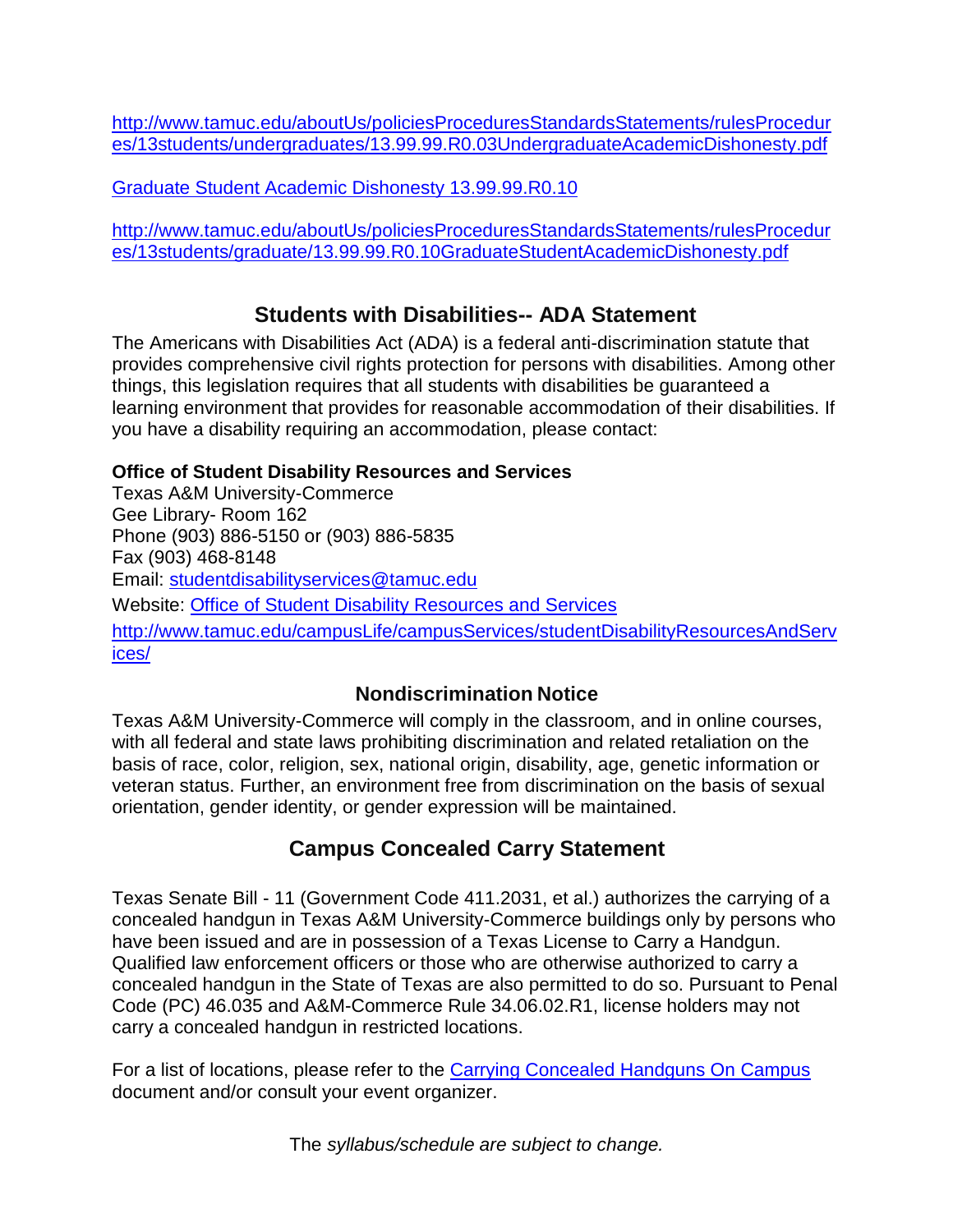Web url:

[http://www.tamuc.edu/aboutUs/policiesProceduresStandardsStatements/rulesProcedur](http://www.tamuc.edu/aboutUs/policiesProceduresStandardsStatements/rulesProcedures/34SafetyOfEmployeesAndStudents/34.06.02.R1.pdf) [es/34SafetyOfEmployeesAndStudents/34.06.02.R1.pdf](http://www.tamuc.edu/aboutUs/policiesProceduresStandardsStatements/rulesProcedures/34SafetyOfEmployeesAndStudents/34.06.02.R1.pdf)

Pursuant to PC 46.035, the open carrying of handguns is prohibited on all A&M-Commerce campuses. Report violations to the University Police Department at 903- 886-5868 or 9-1-1.

## **Pandemic Response Statements**

A&M-Commerce requires the use of face-coverings in all instructional and research classrooms/laboratories. Exceptions may be made by faculty where warranted. Faculty have management over their classrooms. Students not using face-coverings can be required to leave class. Repetitive refusal to comply can be reported to the Office of Students' Rights and Responsibilities as a violation of the student Code of Conduct.

Students should not attend class when ill or after exposure to anyone with a communicable illness. Communicate such instances directly with your instructor. Faculty will work to support the student getting access to missed content or completing missed assignments.

Unless otherwise indicated, all readings and questions will be done through *Top Hat*. Remember, you should access Top Hat readings directly in D2L.

# **COURSE OUTLINE / CALENDAR**

Unless otherwise indicated, all readings and questions will be done through *Top Hat*. Remember, you should access Top Hat readings directly in D2L.

| Week 1: | 1. Register your leomail address for a<br>Top Hat account.                                                                                                                                           |
|---------|------------------------------------------------------------------------------------------------------------------------------------------------------------------------------------------------------|
|         | 2. Introduce yourself on the<br>discussion board (D2L). You<br>should describe a couple of your<br>interests, such as what sports you<br>might like, tv shows, music, books,<br>or other activities. |
|         | 3. Read, "What to Expect"                                                                                                                                                                            |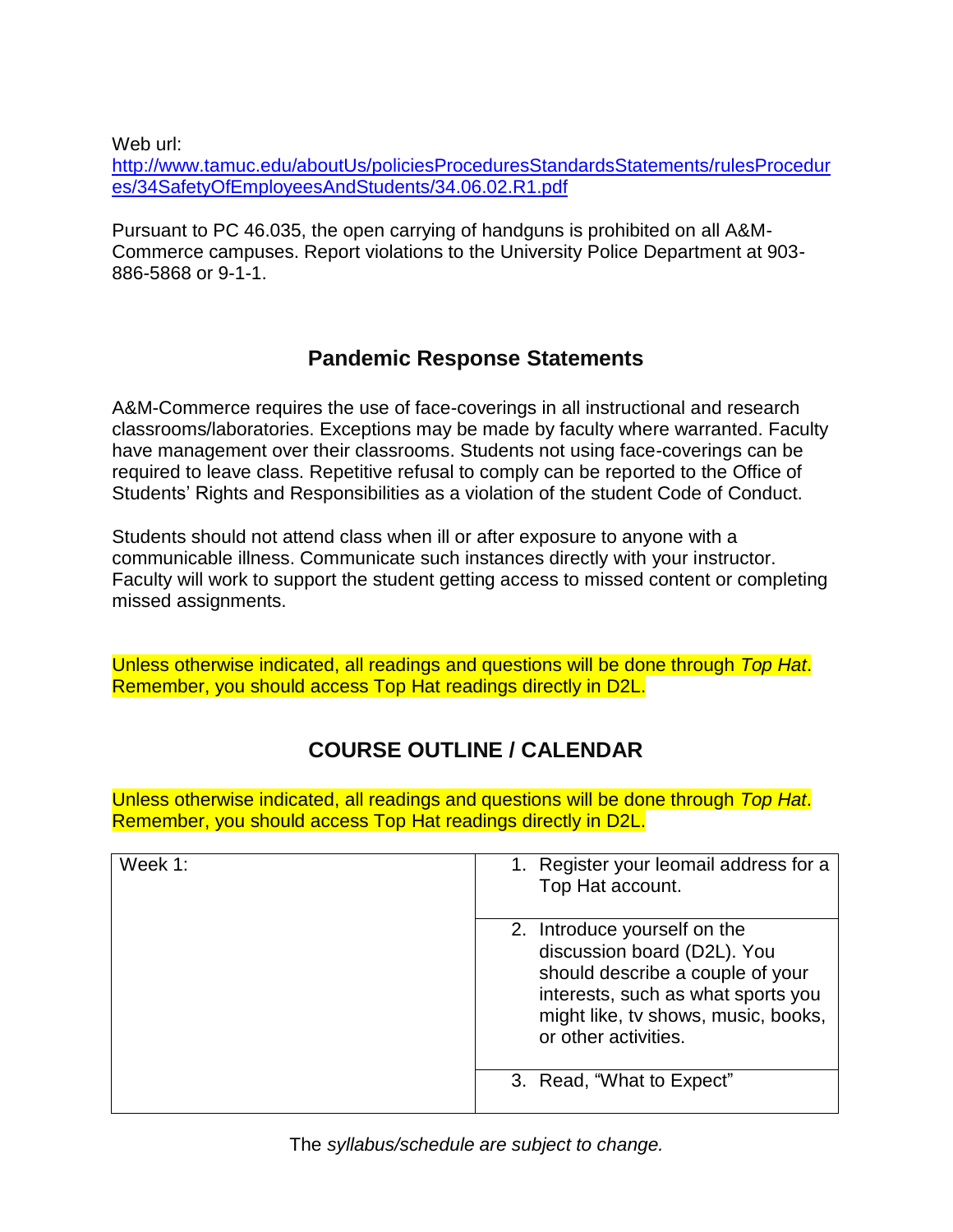|         | 4. Read, "Preface"                                                                                                                   |
|---------|--------------------------------------------------------------------------------------------------------------------------------------|
|         | <b>Read and answer the Before and After</b><br><b>Reading questions for the following:</b>                                           |
|         | 5. Donna Dunbar - Odom "Active"<br>Reading"                                                                                          |
|         | 6. Donna Dunbar - Odom, "Writing<br>As a Process"                                                                                    |
|         | 7. James Paul Gee, "What Is<br>Literacy?"                                                                                            |
| Week 2: | 1. How to Approach The<br>Assignments                                                                                                |
|         | 2. Donna Dunbar - Odom, "Learning<br>Habits of Reflection"                                                                           |
|         | 3. Tabetha Adkins, "Plagiarism"                                                                                                      |
|         | 4. Deborah Brandt, "Sponsors of<br>Literacy"                                                                                         |
|         | 5. Sherman Alexie "Superman and<br>Me"                                                                                               |
|         | 6. Writing Assignment 1                                                                                                              |
|         | 7. In D2L, post a thread that details<br>three things (these can be all<br>connected or different examples);                         |
|         | A sponsor (someone, an<br>institution, or something) that has<br>influenced your literacy.<br>A literacy artifact that is meaningful |
|         | to you and why.<br>A significant moment in your<br>literacy development.                                                             |
| Week 3: | 1. Romeo Garcia, "On the Cusp of<br>Invisibility"                                                                                    |
|         | 2. Malcolm X, "Learning To Read"                                                                                                     |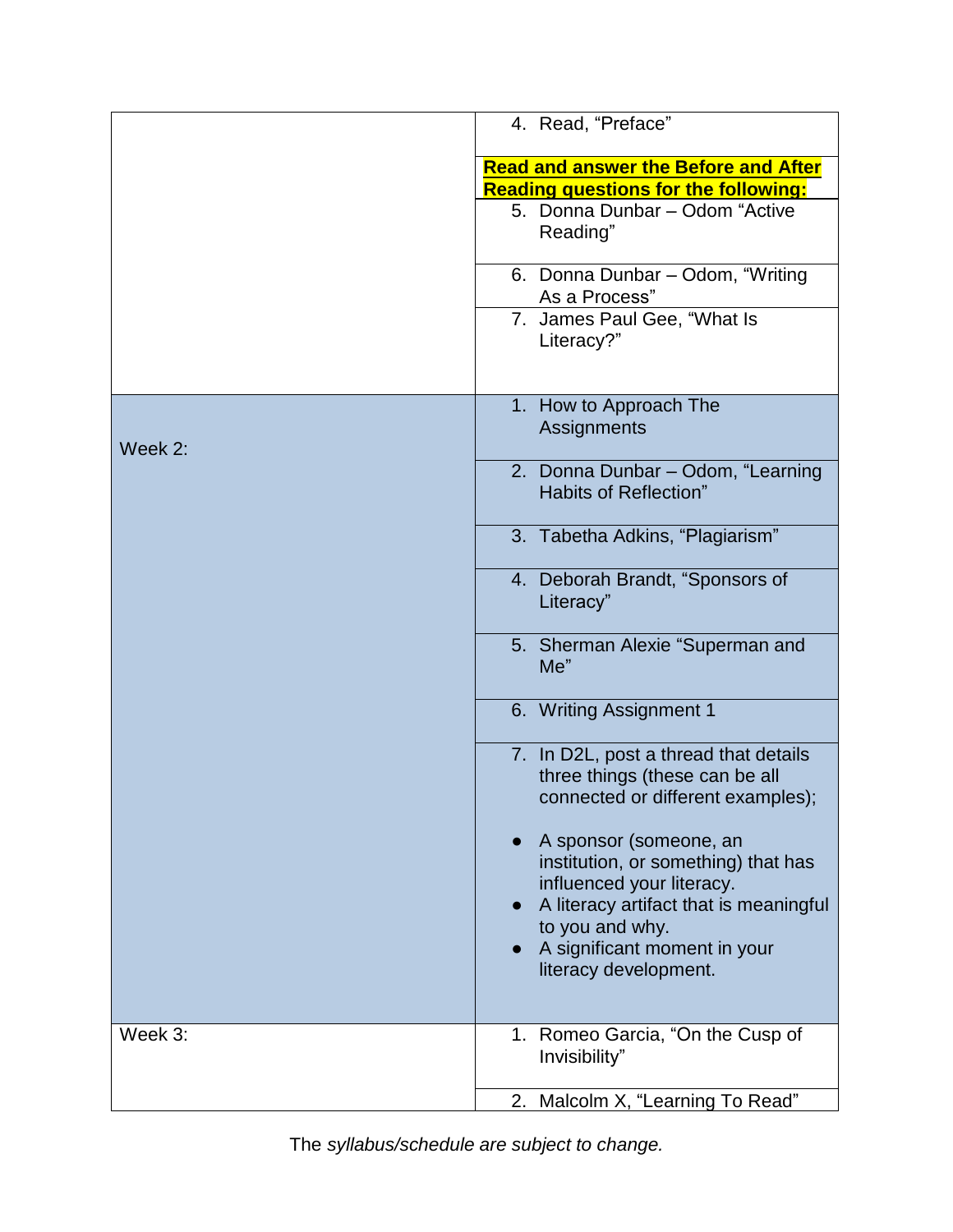|                                              | 3. Develop a draft your Writing<br>Assignment 1                                                                                  |
|----------------------------------------------|----------------------------------------------------------------------------------------------------------------------------------|
|                                              | *** One on one writing conferences with<br>instructor ***                                                                        |
| Week 4:                                      | 1. Chapter 2 Introduction                                                                                                        |
|                                              | 2. Eric Pritchard, "Prologue"                                                                                                    |
|                                              | 3. Pro(se)letariets selections                                                                                                   |
|                                              | 4. Writing Assignment # 1 Due                                                                                                    |
| Week 5:                                      | 1. Young "So Black I'm Blue" or<br>hooks "Confronting Class in the<br>Classroom"                                                 |
|                                              | 2. Drafting WA $2$ – peer review                                                                                                 |
| Week 6:                                      | Liliana Velsaquez, Dreams and<br>Nightmares, Introduction<br>1. Prologue<br>2. I: Guatemala<br>3. II: My Journey                 |
|                                              | ***Student Conferences***                                                                                                        |
| Week 7:                                      | Liliana Velsaquez, Dreams and<br>Nightmares<br>1. III: Philadelphia<br>2. IV: Reflections<br>3. V: Finally, I have told my story |
|                                              | *** Writing Assignment 2 due ***                                                                                                 |
| Week 8:                                      | Get partners/groups to work on Writing<br>Assignment 3 throughout the week                                                       |
|                                              |                                                                                                                                  |
| The syllabus/schedule are subject to change. |                                                                                                                                  |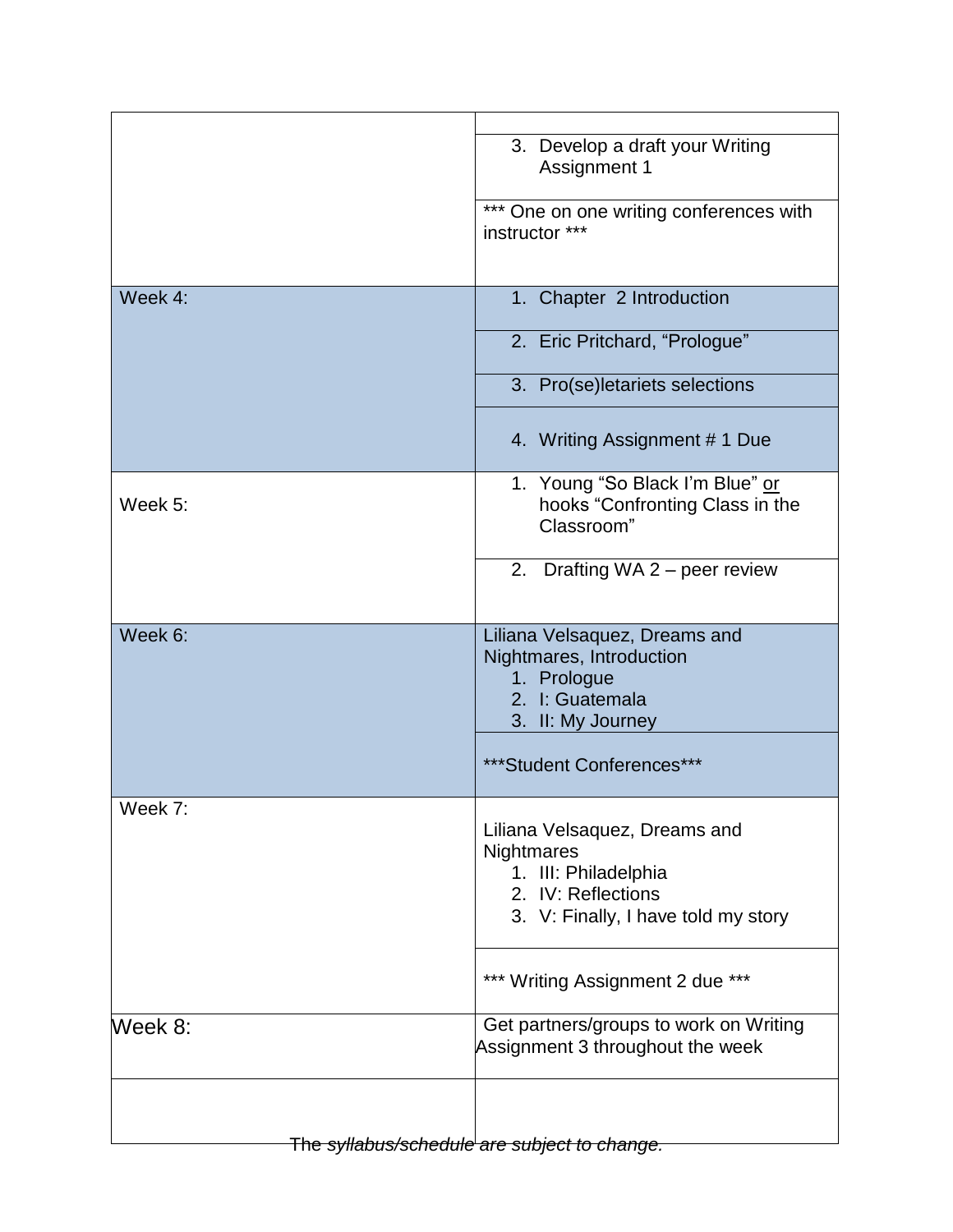| Week 9: |                                    |
|---------|------------------------------------|
|         | <b>Partner/Group Presentations</b> |